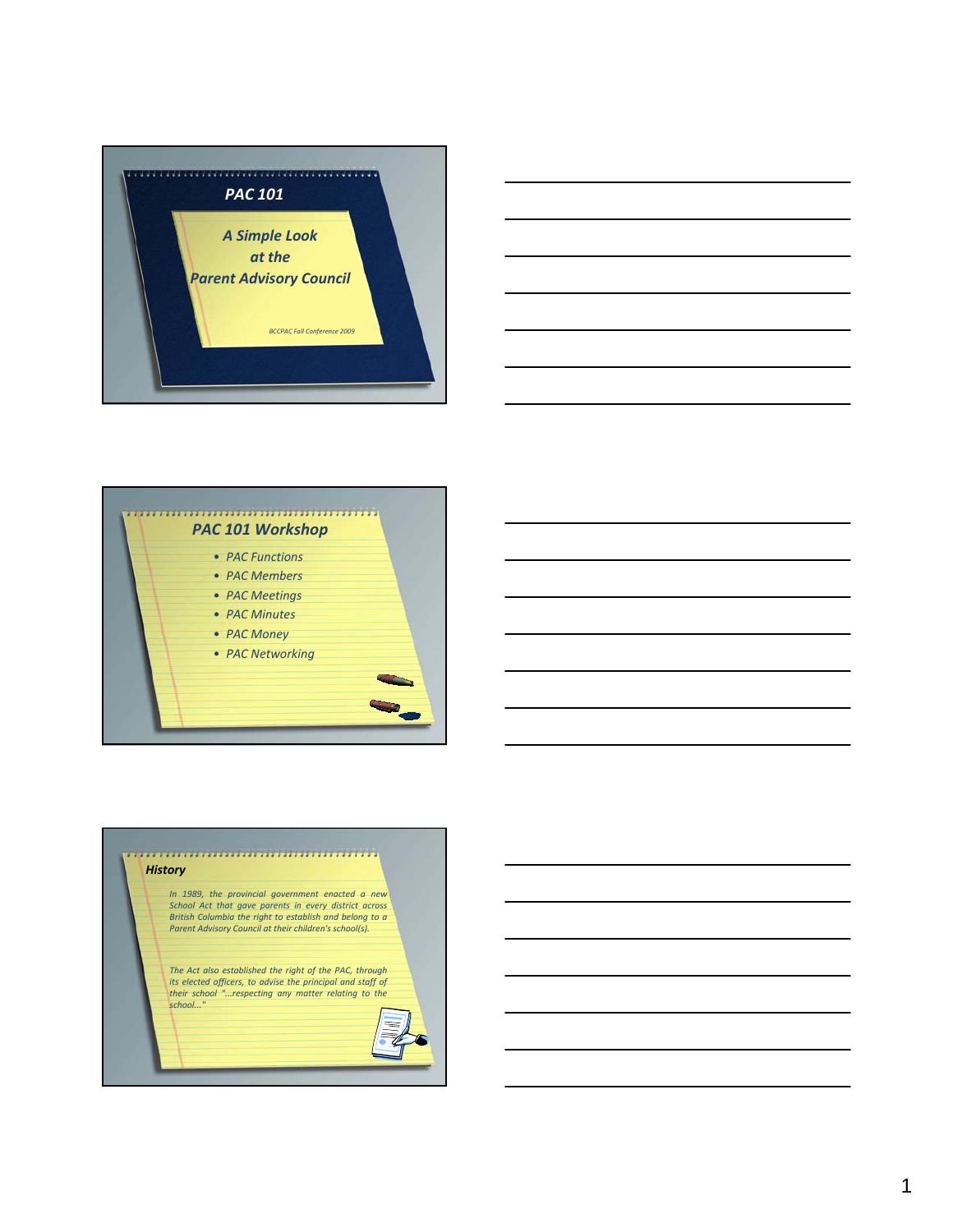*FUNCTION OF PARENT ADVISORY COUNCILS*

According to the B.C. School Act, the school parents, through<br>their elected representatives on the Parent Advisory Council *executive, may consult with the principal and staff of their school "...resp g ectin any matter relating to the school other than matters assigned to the school planning council".*

#### *Topics on which PACs may offer advice and assistance:*

- *school philosophy and program priorities*
- *school regulations and general student conduct*
- *the curriculum, new instructional programs, facilities, equipment and learning resources*
- *budget, alterations and renovationsto facilities*
- *safety programs and procedures*
- *alternativesfor identifying, communicating and meeting unique community needs*
- *communicating ideas from the community to the board of school trustees and school staff*

## *Topics on which PACs may offer advice and assistance:*

- *informing the community about decisions made at*
- *the school, district and ministry levels* • *methods to ensure racial and cultural understanding and improve the sense of community within the school neighbourhood*
- *methods of resolving school‐community differences and improving relations*
- *methods to encourage other community*
- *individuals and groups who do not have children of school age to attend meetings to express their ideas and share their concerns.*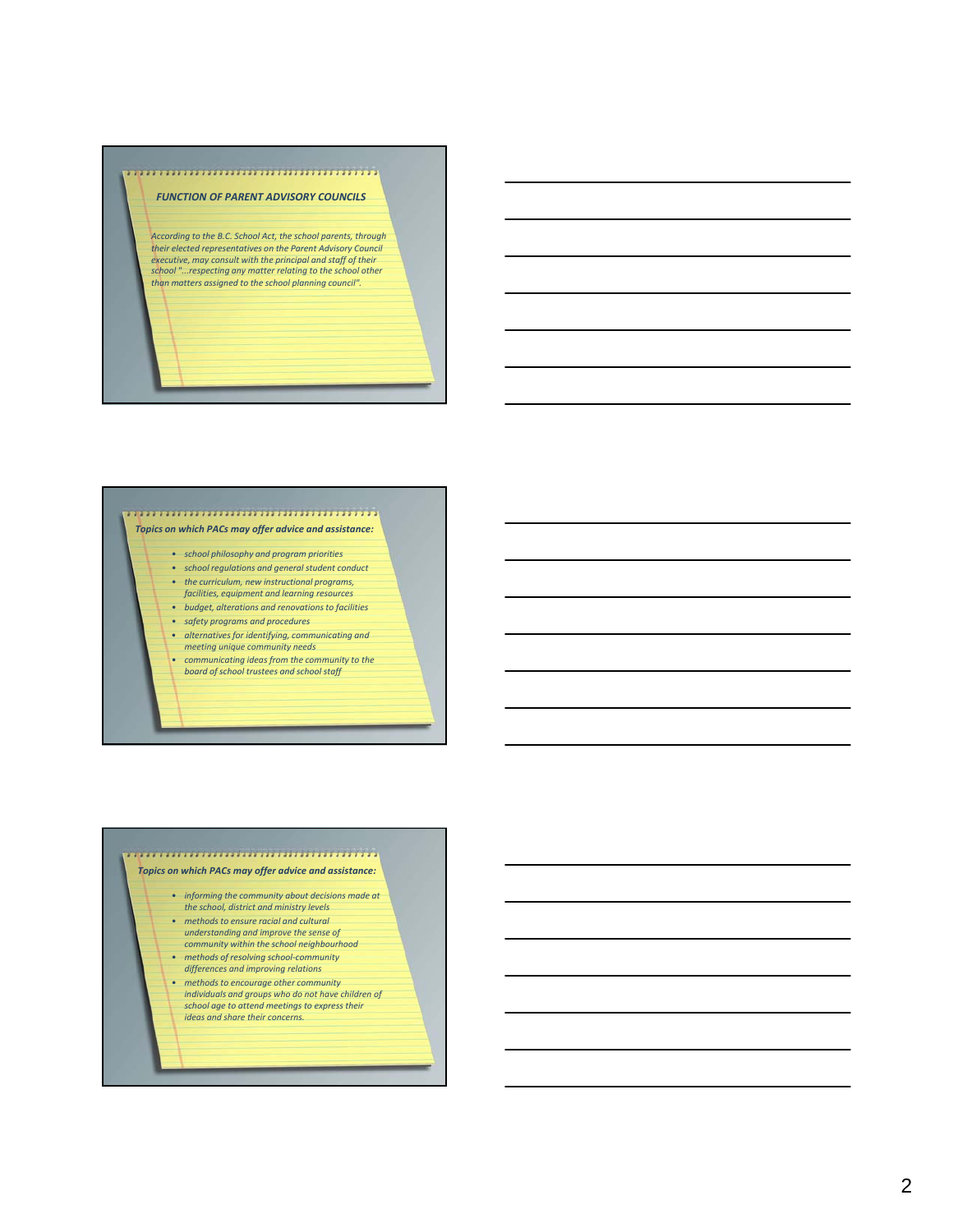



- 
- *Some of the responsibilities of the executive committee include:*
- *• assessing the interest and concerns of people in the*
- *school community*
- *• preparing a program that reflects the priorities of parents and guardians*
- *• holding regular meetings to plan an agenda for*
- *general meetings*
- *• streamlining general meetings and making them interesting in order to encourage parent*
	- *involvement*
- *• working with the principal and providing liaison with the elected area district parents*

#### *The Chairperson*

*The chairperson coordinates Parent Advisory Council affairs in cooperation with other executive members.*

- *The chairperson also:*
- *• presides at all meetings (If he or she is unable to attend,*
- *the vice‐chairperson fills in.)*
- *• conducts business meetings*
- *• establishes meeting rules with the executive members • helps the vice‐chairperson and secretary prepare the*
- *agenda for all meetings and consults with the*
- *principal*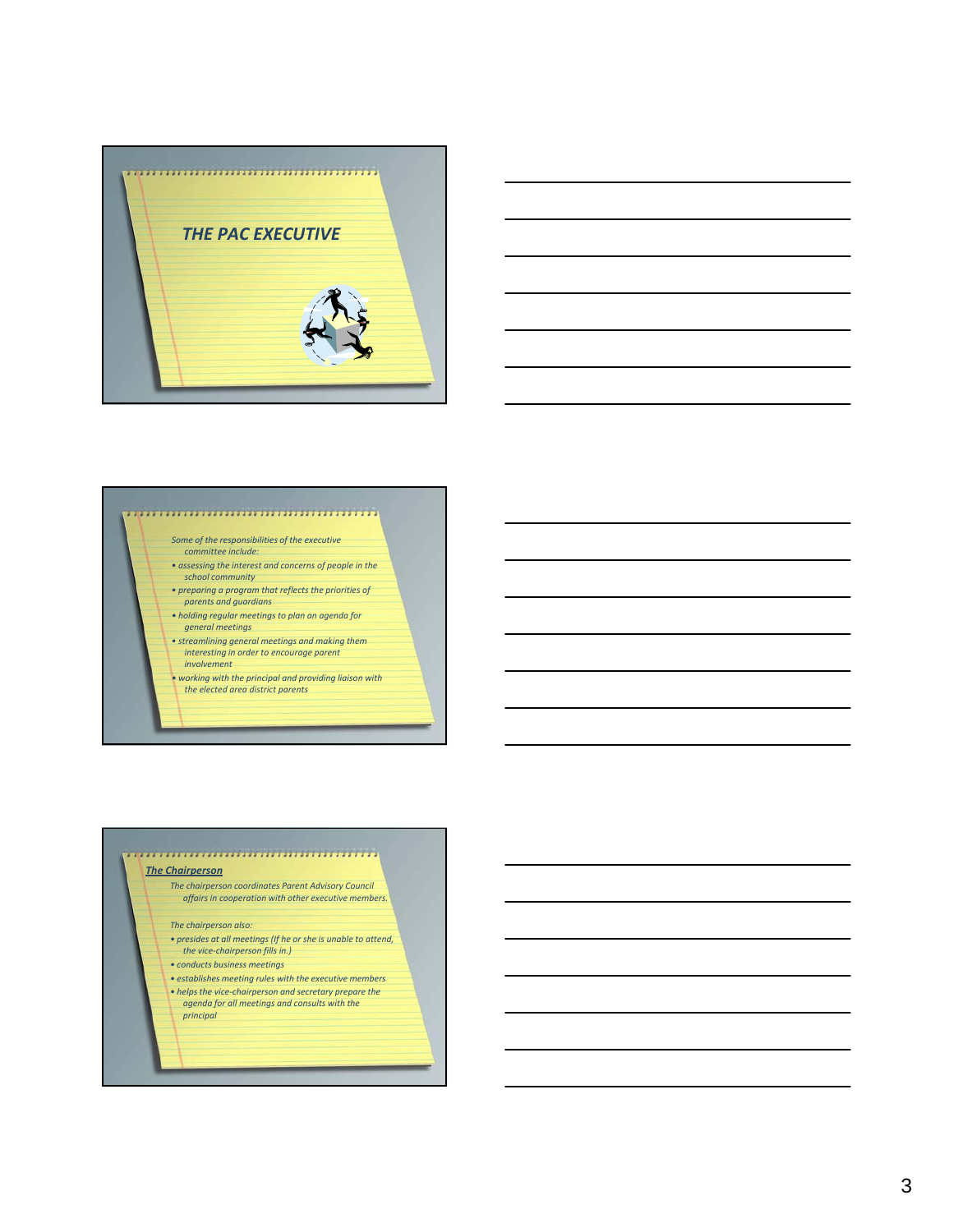## *The Chairperson*

- *is responsible for preparing the information and facts needed for a good discussion on agenda topics*
- *• keeps meetings orderly (To keep spur‐of‐the‐ moment decision‐making to a minimum, the chairperson provides an opportunity for additions to the agenda at the beginning of the meeting..)*
- sets a timetable and sticks to it after the members<br>decide the best time for beginning and ending *meetings.*

## 

*The Vice‐Chairperson*

- *The vice‐chairperson fulfils an important role as an understudy to the chairperson and:*
- *• learns duties and responsibilities of the chairperson in order to preside at meetings in her or his absence*
- *• takes over if the chairperson resigns*
- *• may be call de upon to chair special committees or projects*
- *• may assume the office of chairperson the following year if there is support from the general membership*
- *• reads and distributes all material received and discusses the information with committee chairpersons and members*

## *The Treasurer*

- *The treasurer is the custodian of funds and:*
- *• disburses money according to the rules of the group and notes transactions in the treasurer's book*
- *• presents presentsa report of finances at each meeting for information (an annual report is usually adopted before the election of new officers)*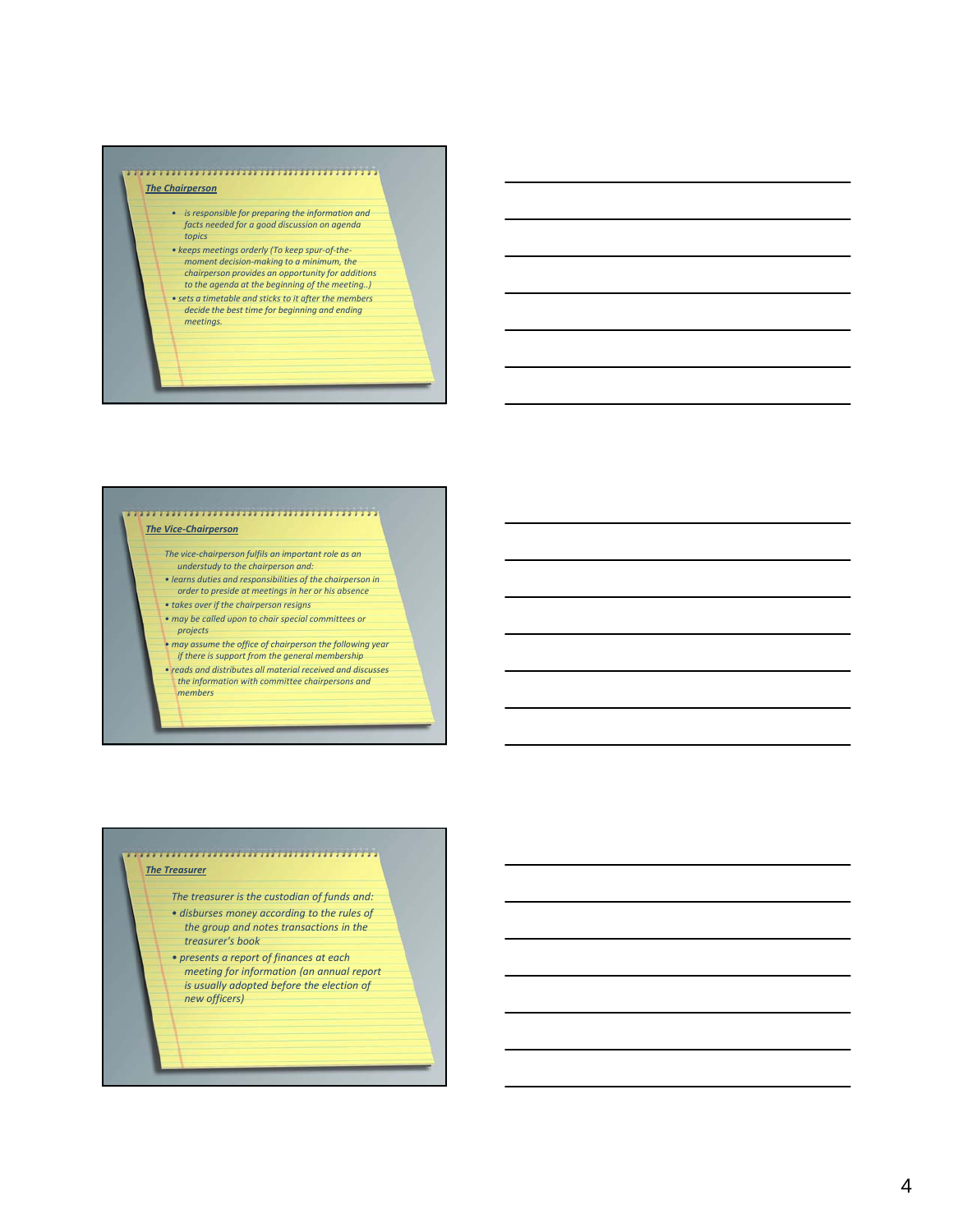## *The Secretary*

## *The secretary:*

- *• records minutes of regular and executive meetings;*
- *• presents and reads minutes for adoption at meetings; and,*
- *• maintains a minutes book that may include:*
- *‐ rules of order*
- *‐ notebooks from past executives and committee*
	- *chairpersons* ‐ *school handbook*
	- ‐ *general membership list*
	- ‐ *school profile*
	- ‐ *past submissions and correspondence to the board and the Ministry of Education.*



# 

## *How to Run a Meeting*

*Chairing a meeting is a challenging experience. But with a carefully prepared agenda and a few basic organizational skills you can hold a successf l u meeting.*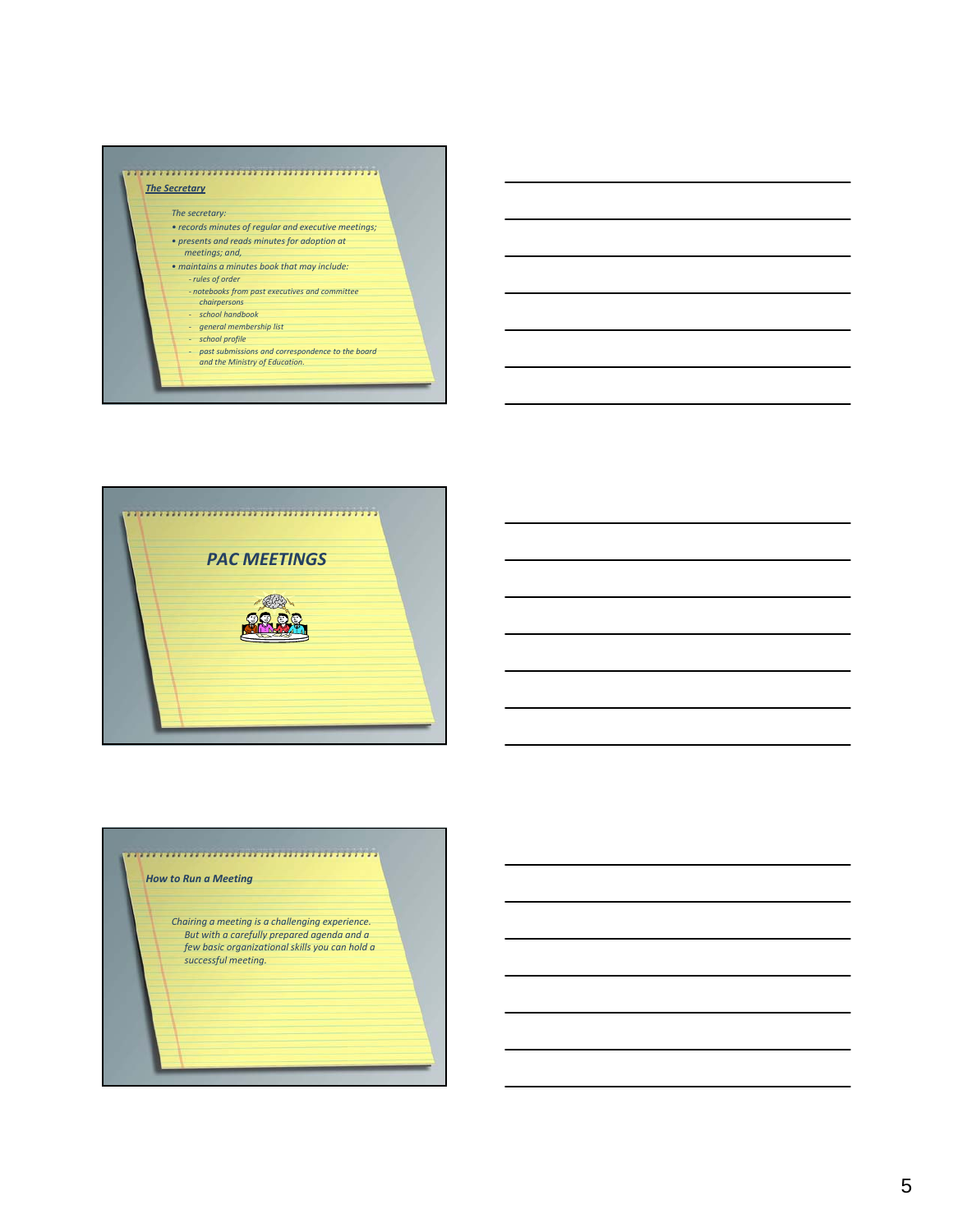

#### *The meeting agenda:*

- *lets your PAC members know what to expect and how they might participate in the meeting*
- *provides order and direction to the meeting*
- *streamlines and shortens your meeting*
- *makes the job of the recording secretary easier, thus*
- *improving the accuracy of the minutes*

*An agenda is simply a brief outline of what you intend to discuss and in what order. A well‐planned agenda reflects the concerns and interest of your school community and is based on mutually defined goals.*

## *The Agenda*

- *Plan your time realistically.*
- Don't squeeze too many items onto the agenda. Set aside<br>enough time for the important item, allow for the<br>assignment and review of tasks.
- *Indicate when the meeting will start and end.*
- *Try to stick to your schedule.* • *Don't forget to make people feel comfortable.*
- *New parents may not know anyone. Introduce yourself and welcome everyone*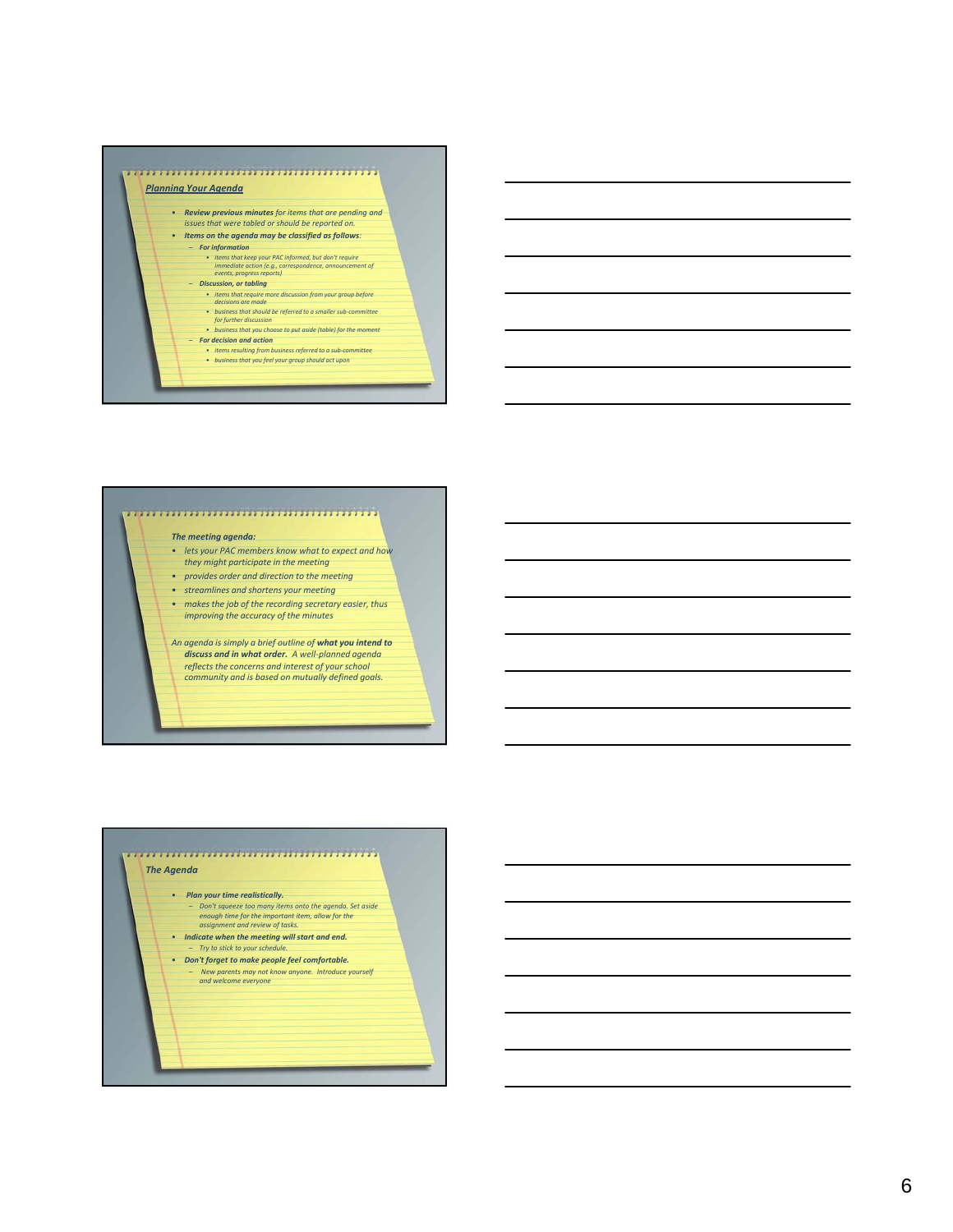*Most commonly, the order of business on an agenda is as follows:*

- *1. Call to order & introduction of new members*
- *2. Approval of minutes of previous meeting & adoption of the agenda*
- *3. Business arising from the minutes (old business)*
- *4. Committee Reports & Correspondence*
- *5. New Business*
- *6. Program (guest speakers, principal's report etc.)*
- *7. Suggestionsfor future topics 8. Adjournment*

## 

## *SAMPLE AGENDA*

- *Wolfe Elementary School Parent Advisory Council Meeting*
- *February 3, 20 \_\_*
- *7:30 pm Library (2nd floor)*
- *Agenda*
- *1. CALL TO ORDER ... welcome and introduction 2. AGENDA REVIEW*
- *3. APPROVAL AND ADOPTION OF PREVIOUS MINUTES*
- *4. UNFINISHED BUSINESS ... report from school open house*
- *committee 5. COMMITTEE REPORTS ... report from committee on student*
- 

*evaluation and introduction of guest speaker \_\_\_\_\_\_\_\_\_\_\_\_\_\_\_\_\_\_\_\_\_\_\_\_ 6. NEW BUSINESS ... revisions to the science curriculum 7. ADJOURNMENT ...coffee and refreshments*



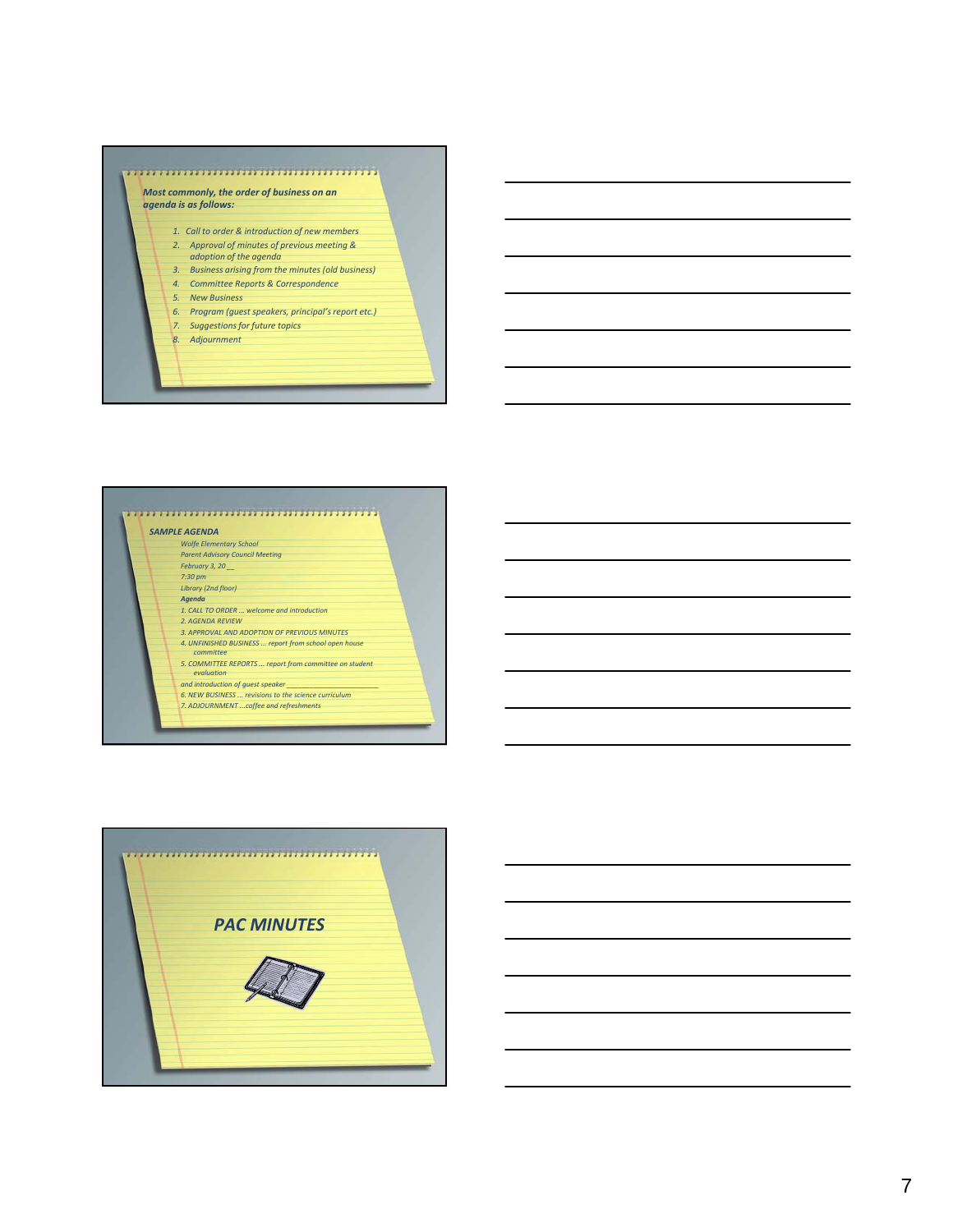## *Guide for Recording Your Minutes*

- *In the first section, include:*
- *‐ date and time of the meeting*
- *‐ place of meeting*
- *‐ name of chairperson*
- *‐ names of members present (pass around*
- *attendance sheet)*
- *‐ whether the previous minutes were approved or corrected*



## *Minutes*

#### *Record any motions:*

- *‐ name the member who makes the motion and*
- *underline the action*
- *‐ it's unnecessary to include that the motion was*
- *seconded*
- *‐ state wh h et er the motion carried or f ld ai e and underline it (e.g., Motion Carried)*

#### *Note correspondence and any action taken Note program speaker and topic*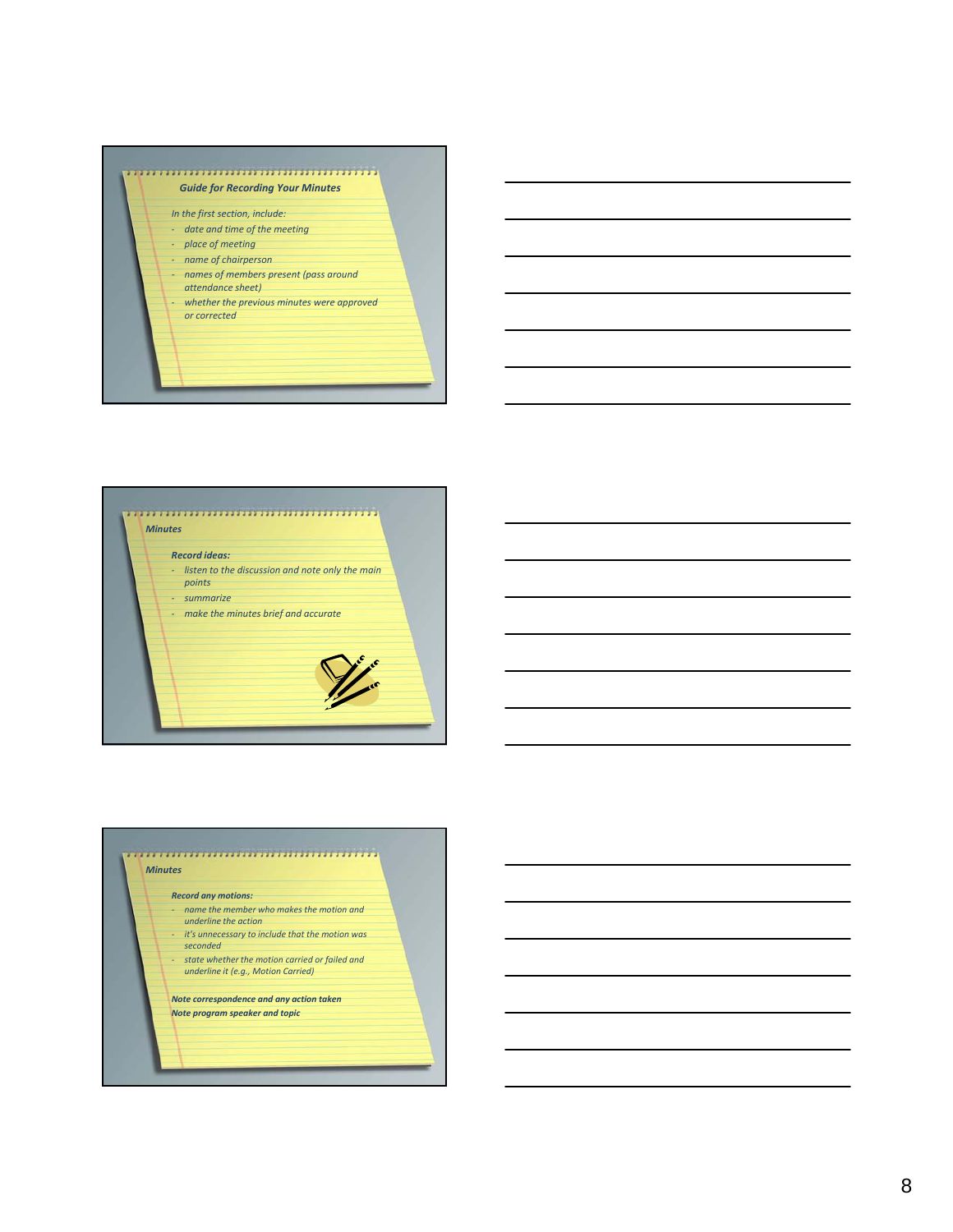





#### *Money Matters*

#### *PAC Bank Account*

- *The PAC may open a bank account in its own name at the bank/financial institution of its choice.*
- *Any two of three designated members of the executive are named as authorized signatories of the account.*
- *Cash may be withdrawn, and checks written, with written authorization of any two of the authorized signatories.*
- *Should a problem arise, all members of the PAC as individuals may be held liable for the group's funds.*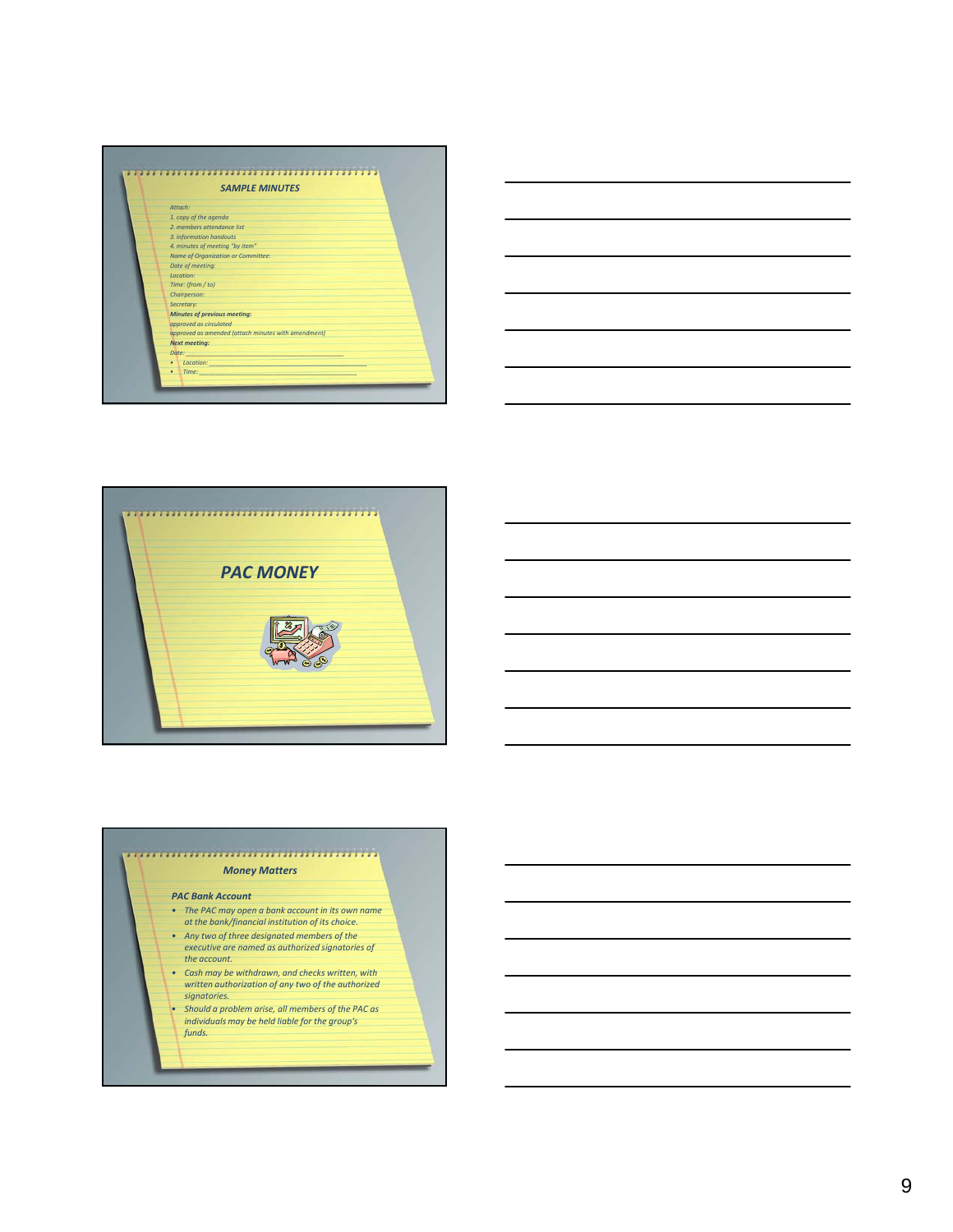

*No matter what method of banking/tax deductibility arrangement your PAC chooses, authorized signatories are required.* 

*Allowing any two of three auth d orize persons to carry* out banking transactions makes it easier to<br>manage PAC business if one of them is ill or out of *town.*

## *Signing Authority*

*At your first PAC meeting after the incoming executive has been elected by the Parent Advisory Council, your PAC executive should designate authorized signatories by way of a motion that is recorded in your minutes:*

*THE (YOUR SCHOOL NAME) PAC DESIGNATES ANY TWO OF THE FOLLOWING THREE EXECUTIVE MEMBERS AS AUTHORIZED SIGNATORIES ON OUR (YOUR BANK'S NAME) ACCOUNT (NUMBER OF YOUR ACCOUNT): (NAME NUMBER ONE), (NAME NUMBER TWO), (NAME NUMBER THREE).*